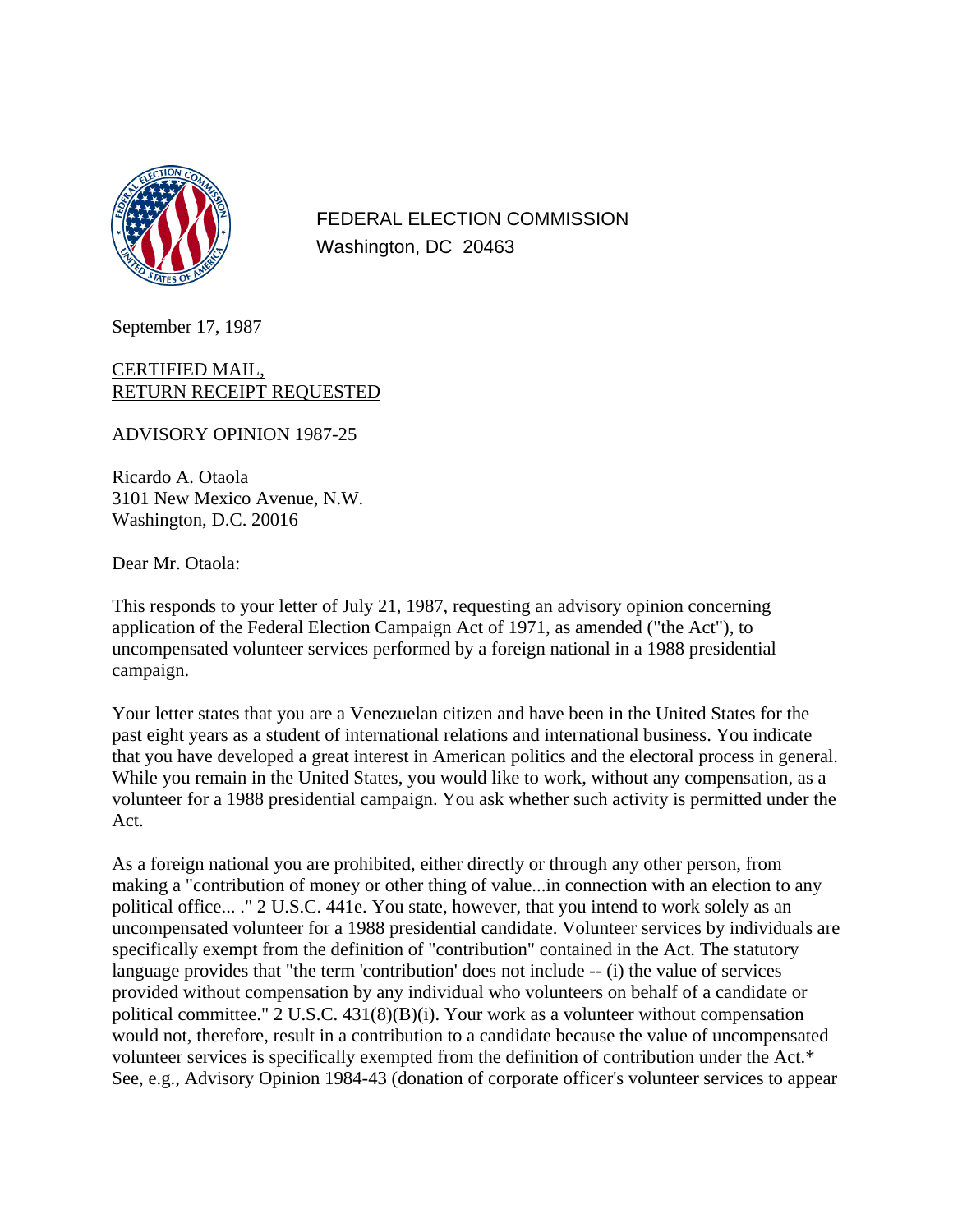in a candidate's TV spot not considered a contribution) and Advisory Opinion 1982-31 (a student may volunteer uncompensated services to a campaign without making a contribution).

This conclusion is consistent with the statutory changes Congress has made with respect to foreign nationals. The foreign national prohibition was originally enacted as 18 U.S.C. 613 in 1966 when Congress amended the Foreign Agents Registration Act of 1938 ("FARA"). 80 Stat. 244 (1966). At that time the term "contribution" was not subject to any statutory definition in either Title 18 or in FARA. See 18 U.S.C. 591(1970) and 80 Stat. 244 (1966). In the 1976 amendments to the Act, however, Congress repealed 18 U.S.C. 613 and reenacted the foreign national prohibition as Section 324 of the Act, codified at 2 U.S.C. 441e. 90 Stat. 486, 493, 496 (1976). In doing so, Congress provided that the prohibition was governed by the definitions, and their exemptions in 2 U.S.C. 431. Although it amended the statute in 1971, 1974, 1976, and 1979, Congress never expanded the Act's definition of contribution, or restricted the Act's exemptions from such definition, for purposes of the foreign national prohibition. In contrast, the prohibition has always been applicable in connection with any election whether Federal, state, or local. See 11 CFR 110.4(a)(1). Thus, by repealing and reenacting the foreign national prohibition as part of the Act in 1976, and by amending the definitions which govern interpretation of the term "contribution" as used in the Act, Congress has limited the scope of the foreign national prohibition as to the meaning of the term "contribution," while retaining the aspect of the prohibition that extends to all elections.

The Commission has concluded herein that because uncompensated volunteer services are not considered to be a contribution under the Act, any individual, including a foreign national, may volunteer his or her uncompensated services to a candidate without making a contribution to that candidate. The Commission considered the extent to which this conclusion conflicts with Advisory Opinion 1981-51, and by a vote of 2-4 declined to supersede or overrule Advisory Opinion 1981-51.

This response constitutes an advisory opinion concerning application of the Act, or regulations prescribed by the Commission, to the specific transaction or activity set forth in your request. See 2 U.S.C. 437f.

Sincerely,

(signed)

Scott E. Thomas Chairman for the Federal Election Commission

Enclosures (AO 1984-43, 1982-31, and 1981-51.)

\*/ While this may appear to be a discrepancy in the Act, it seems that Congress was not only aware of this provision but chose not to correct its potential effect. Representative Bill Frenzel stated that